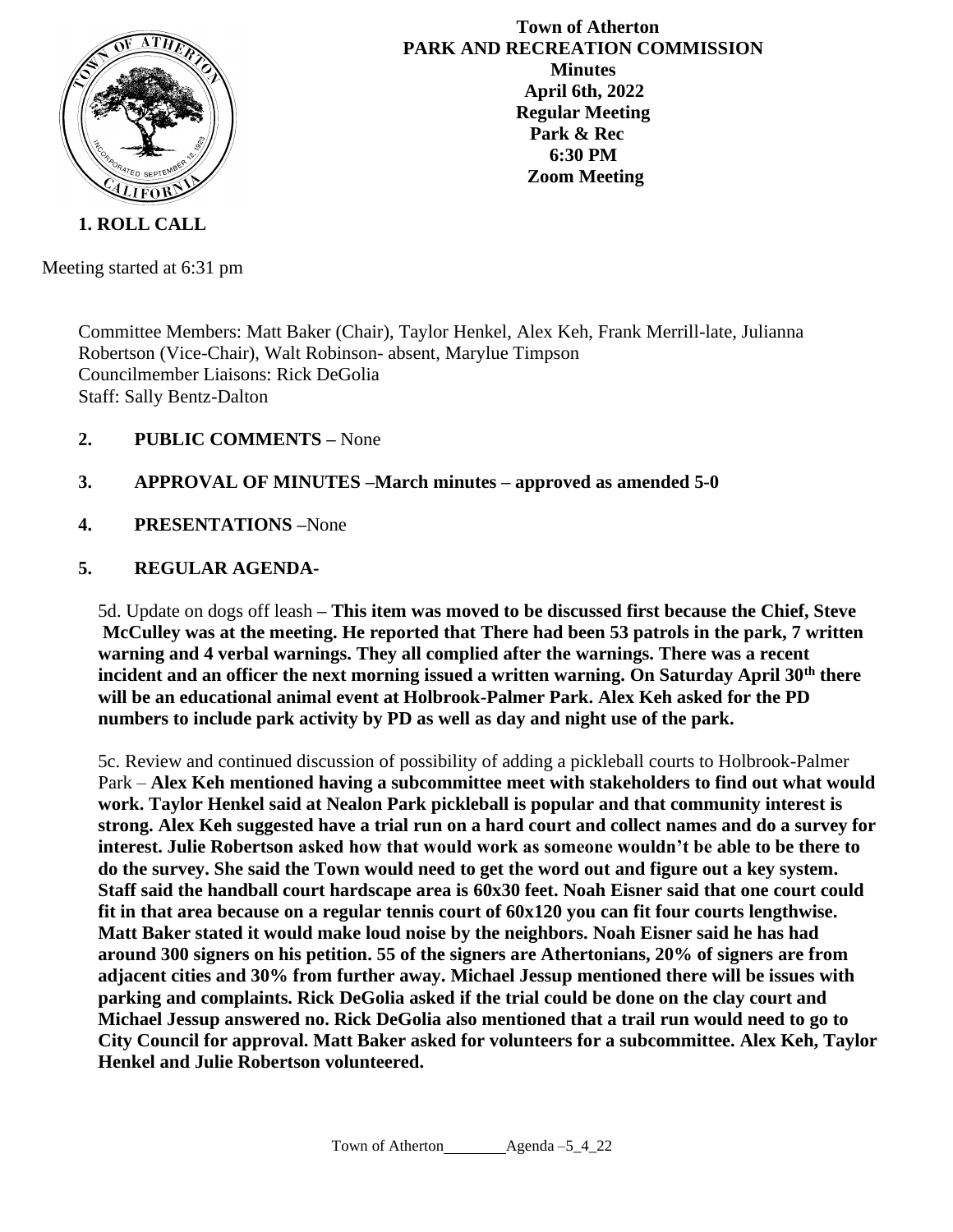5a. Review and recommend to City Council updated Park Fees

**Alex Keh gave a thorough presentation on the updates to the park rental fees. Taylor Henkel went over the marketability aspect of the presentation. Marylue Timpson opposed the changes. A motion was made to approve the changes. A motion to approve by Matt Baker and second by Julie Robertson. 6-0.** 

5b. Review and recommend to City Council updated Memorial and Donation Policy for Holbrook-Palmer Park

**Staff incorporated all edits. A motion was made to recommend the policy as is to the City Council. Second by Alex Keh. 6-0.** 

5e. Arbor Day tree planting review

**Rick DeGolia commented to not put evergreen Magnolia's by deciduous Magnolia's.** 

5f. Park & Recs involvement in Atherton's Earth Day

### **Matt Baker said he would have a Park and Recreation booth at the Earth Day event for information about Park and Recreation as well as a sign up for a possible future park clean up.**

5g. Updates on the prioritized park projects and goals

**There were no updates.** 

#### **6. DISCUSSION ITEMS-**

6a. Set up a day and time for the Landscape Walkthrough at Holbrook-Palmer Park

It was decided that the Landscape Walkthrough will be May 4<sup>th</sup> at 5 pm. Staff will provide **pizza. The meeting will be hybrid and start at 6:30 via zoom or at Council Chambers.**

# **7. COMMITTEE AND STAFF MEMBER COMMENTS**

7a. Foundation report: **Frank Merrill said they are in the process of fixing the brides room locks to lock historical items.** 

7b. [Park goings on reports](http://www.ci.atherton.ca.us/DocumentCenter/View/6817/Park-Goings-On-Sept-2019) and Q&A: **Staff opened item to the Committee for questions and discussion**

7c. Park Events Report: **Staff opened item to the Committee for questions.**

7d. Individual Committee Member Comments:

### **Alex Keh asked about the fire station and having park space. Rick DeGolia mentioned for him to attend a Fire Board meeting.**